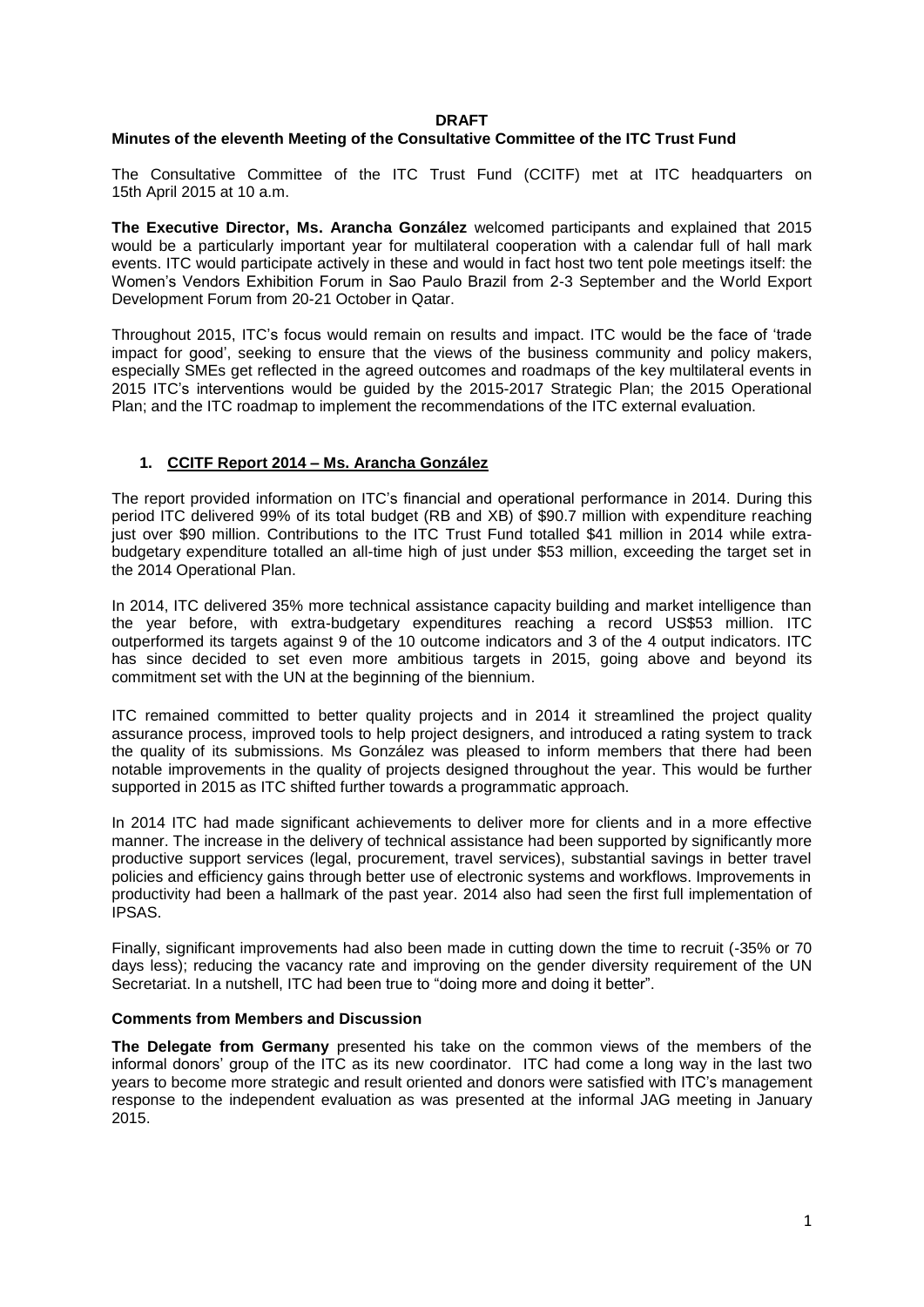Second, the practical steps, as mentioned by the Executive Director, and the willingness to learn, were appreciated. However, the donor group would have welcomed an opportunity to provide additional substantive inputs to the strategic plan, particularly on results based management.

The donor group therefore looked forward to hearing more on how the operational plan would help the organisation become better in reporting; particularly on outcomes and impact rather than just outputs.

He indicated a willingness from the informal donors' group to discuss the draft of the Annual Report 2014 to ensure it facilitated donors' requirements as a tool to facilitate unrestricted financing for ITC. In their view, one of the main elements of the Annual Report should be to provide a better understanding of how the full budget of ITC (regular and ITC trust fund) contributed to achieving specific results.

**The Delegate from Sweden** commended the improvements made in the transparency and level of information provided through the annual CCITF report; particularly he noted more transparency on the use of W1 financing. There was a question as to the relationship between the CCITF report and the annual report.

Furthermore, there were comments from their capital that it would be valuable to connect performance on the outcomes to the associated costs. Finally, about the topic of W1 funding: Chapter 7 of the CCITF Report 2014, ITC project delivery and performance, showed that corporate efficiency expenditures totalled USD 6.3 million in 2014. A lot of that money came from W1 funding and argued that this spending came in addition to the PSC charged on W1.

**Ms. González thanked the Delegates for their feedback. Regarding the usage of W1 funds for corporate expenditures,** she clarified that these were structural and corporate expenditures, and not running costs for projects. This year they were higher due to the inclusion of considerable costs of the independent evaluation. She proposed that these items could be detailed further to illustrate how it drives corporate efficiency.

Costing of ITC operations remained work in progress and should be linked to two other corporate efficiency measures that were being implemented:

- The renewed project portal that would be launched in 2015 with an online capacity to capture all data throughout the project cycle.
- The new ERP system, referred to as Umoja, would be rolled out in 2015, which was about structuring the costs in a more standardized manner.

ITC's management expected to make considerable progress on these three fronts by the end of the year.

Second, Ms. González mentioned the CCITF Report's function as compared to the Annual Report's. The CCITF Report was the report that was attached to the Trust Fund of the ITC and in the interest of full transparency, information and data were provided on all financing flows; it therefore gave a foretaste for the Annual Report.

The Annual Report was essentially ready, the lay-out was currently being finished so that it could be presented in an easy to read manner, and would then be discussed at the JAG meeting in June.

Third, on outcomes and impact, ITC had done two things:

- 1. Capturing the impact of the organisation, through the first survey conducted with all ITC's beneficiaries. A second one was being launched this year.
- 2. Capturing impact from specific projects, for instance in the Impact Stories publication with 14 examples of output and outcomes and even impact from individual projects. We would continue to do more of this work to showcase outcomes including one on partnerships with the private sector.

On capturing better outcomes, Ms. González informed that their structure was set at the beginning of the biennium. In order to inform the discussions on these issues at the UN in New York, ITC was currently developing programmatic log frames that fitted under the six focus areas. The log frames were currently being formulated.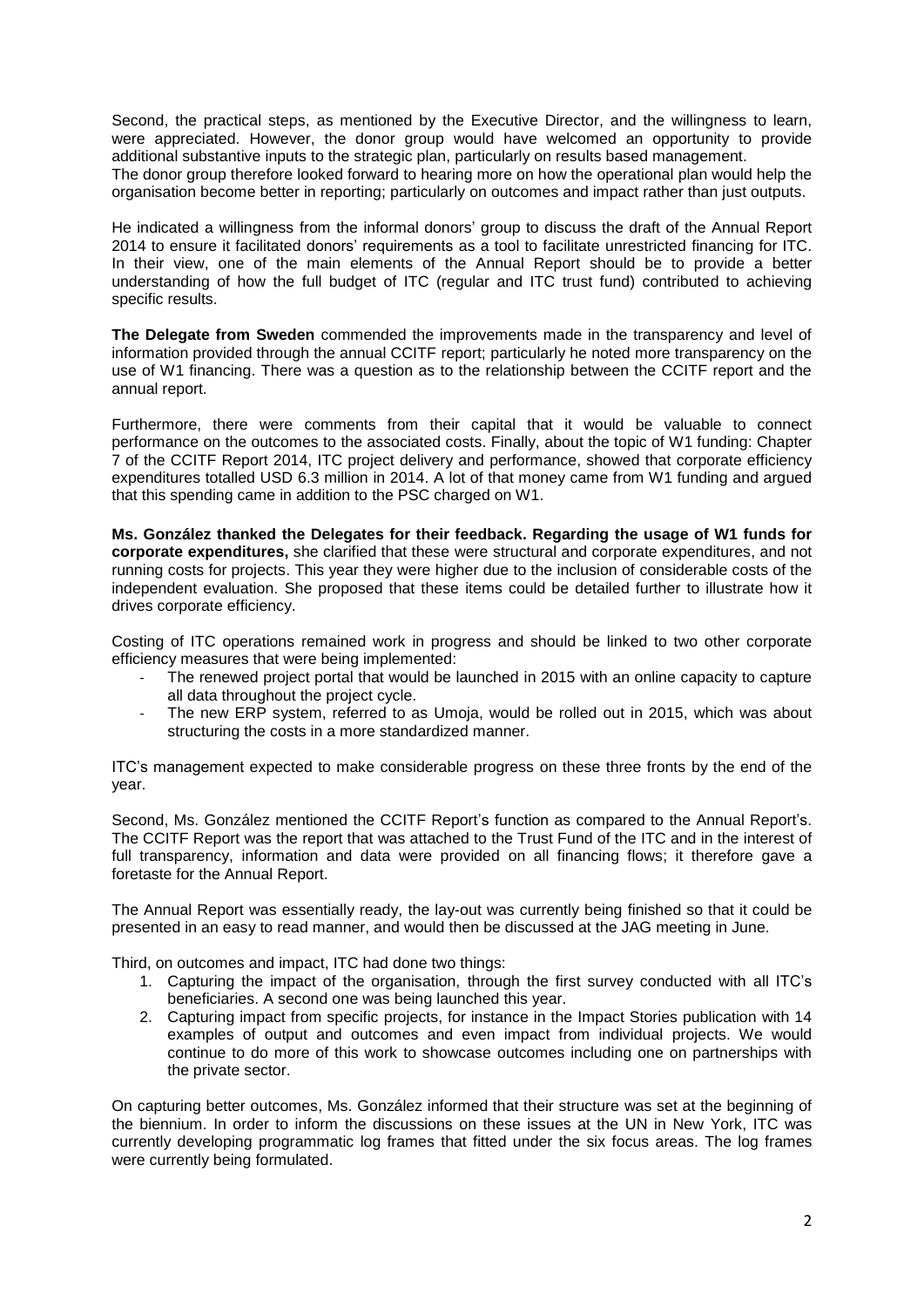Ms. González proposed to have an informal consultation with the CCITF membership on how these log frames could be better structured to capture and measure outcomes and not just outputs, in preparation for ITC's upcoming presentation for the next 2016-17 biennium in New York and to ensure CCITF members could work with their delegations in NY on these issues.

# **2. Operational Plan 2015 – Ms. Dorothy Tembo**

**Ms. Tembo** gave an overview of the key elements and examples of changes introduced within this year's Operational Plan to implement the 2015-17 Strategic Plan.

There were three perspectives guiding the plan:

- 1. Overall development landscape that guided ITC's interventions;
- 2. Countries were increasingly seeking more of ITC's support ;
- 3. There had been increased demand in terms of areas in which ITC assistance was sought.

ITC's management believed the OP 2015 to be an ambitious plan. However, currency fluctuations have had a negative impact on the resources ITC received, which no one had anticipated the impact of. Foreign exchange losses totalled almost USD 8 million. On some of the projects ITC lost 25% on the expenditure side. She requested the need to address this matter with concerned donors.

2015 was the year in which ITC was shifting its operations to be reflected within a comprehensive programmatic approach. ITC's priority focus remained on LDCs, LLDCs, and sub-Saharan Africa.

Second, ITC exceeded its annual targets in many indicators and was therefore setting more ambitious targets for all indicators over the entire biennium.

Third, by working with the beneficiary countries it became clear that ITC had to be closely involved with what was happening on the ground. The Operational Plan addressed innovation, to address needs as they were being identified. ITC had been redesigning and complementing its TRTA tools; For instance, for national export strategies it developed new tools for managing and implementation on the ground.

Fourth, Ms. Tembo reiterated ITC's focus on effective implementation of Umoja while looking at costing of its interventions. ITC would make sure the new projects portal would not only facilitate reporting but also the required policy steps.

Ms Tembo emphasized that the Operational Plan should be seen as a progressive effort to focus and account on results delivery. From ITC's perspective, it was moving forth and renewing but more importantly, it was also able to track that progress, and the corporate goals and KPIs reporting in the Operational Plan clearly showed this.

#### **Comments from Members and Discussion**

**The Delegate from Nigeria** noted that regional integration was important, particularly in Africa. He sought assurances that ITC worked to prioritize that area of its work as well as South-South cooperation. He was delighted that ITC was moving in the right direction and focused more on delivery.

**The Delegate from India** thanked ITC and agreed with the views that ITC was entering a very exciting era. One of the most important scenarios in post 2015 would be the enhanced focus on sustainability. ITC should therefore focus on helping countries with limited resources to optimally use these scarce resources and achieve sustainability. Second, the slow pace of adopting technology was a serious issue for developing countries. He asked if ITC could provide assistance on this front. Furthermore, he also fully supported efforts to enhance African trade and South-South trade.

He mentioned that most of the trade related assessments and analyses were based on secondary data. The quality of primary and secondary data was extremely important and so he asked ITC to collect, process, and use this data carefully, as it could be vital in the accuracy of analyses conducted.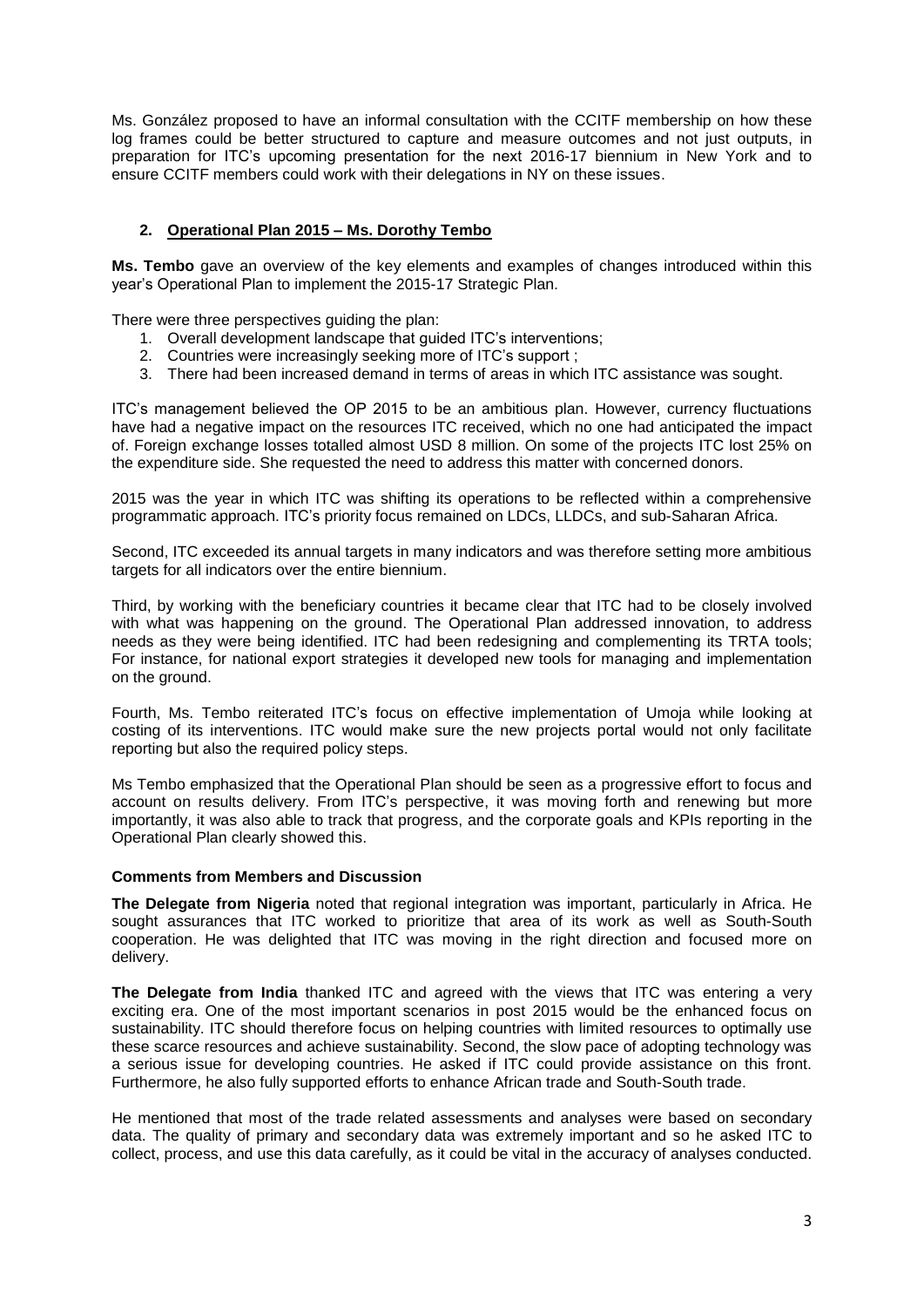Regarding the exchange rate losses, he suggested ITC to consider currency hedging as a measure to prevent a similar situation from affecting trade of developing countries.

**The Delegate from the USA** praised ITC in its work in raising efficiency and effectiveness. He expressed interest in knowing more the role CCITF could play in the preparations for the presentation on the upcoming biennium to the UN in New York. Second, he mentioned that the US applauded the gender work of ITC.

Regarding the Operational Plan, he inquired on creating theories of change and log frames. He asked if there was room to reflect on how the six thematic baskets contributed to ITC's strategic goals, and recommended ITC to consider specific indicators for the six thematic baskets. He suggested that ITC could increase its focus on outcomes. He requested that the list of projects in Annex 2 could be better reflected with start and end dates for the next CCITF report.

**The Delegate from Germany** commended the work done on the OP 2015 as it helped to provide more clarity. He was interested in the practical aspect of implementing the new strategic plan and the programmatic approach. He inquired whether ITC had already dropped projects or declined to initiate new ones as they potentially did not fit within the programmes. He appreciated Annex 2 listing ITC's operational projects and suggested it include more information on W1 funders. Last, he inquired on the instruments ITC had in place to manage foreign exchange risks.

**The Delegate from Norway** stated that there was good alignment between Norway's priorities and that of ITC's through a focus on sub Saharan-Africa and LDCs along with the newly launched ITC initiative to link refugee communities to markets. She agreed on the importance of regional integration and South-South cooperation and linkages.

**The Delegate from Pakistan** fully supported ITC's six thematic baskets and programmatic approach. She stated that the institutional development efforts of ITC, the change theory it adopted through its programmes and the tools used at ITC should further translate into the work it conducted and should be adopted and reflected in its work in its recipient countries to ensure sustainability of interventions at the national level.

**The Delegate from the UK** stressed that DFID was very pleased with ITC and the quality of its work, in particular its investments in Africa, its work on non-tariff measures that contributed to promote trade for SMEs, along with its programme on women economic empowerment as well as cross border traders support in fragile states. They were also 100% convinced that ITC was committed to improving its efficiency and effectiveness. DFID asked ITC to inform the CCITF membership of any challenges it could face in implementing any of the measures it had committed through its management response to the independent evaluation..

**The Delegate from Australia** praised ITC for the high quality of its work. Within Annex 1 of the Operational Plan, there was substantive variance in 2014 expenditures and budget. In the OP15, it would be helpful to see what steps were being taken to investigate what projects were underspending or underperforming along with the reasons and the remedial measures that could be put it place.

**The Delegate from Denmark** raised the topic of sustainability and the private sector. Stressing that this was an important part of work, it would be good to clarify exactly what it meant to engage the private sector in trade for sustainable and inclusive development. The Delegate inquired if ITC could envisage a bigger role for the donors to engage larger companies that they may help to attract their attention.

**The Delegate from Switzerland** felt impressed by the progress made by ITC throughout 2014. She made a point based on observations of SECO representatives in the field on ITC projects being too much output driven. While she concurred that measuring at outcome level was very complex and difficult they would encourage ITC to make efforts in going beyond the output level.

Responding to the questions and statements made, **Ms. Tembo** made the following points: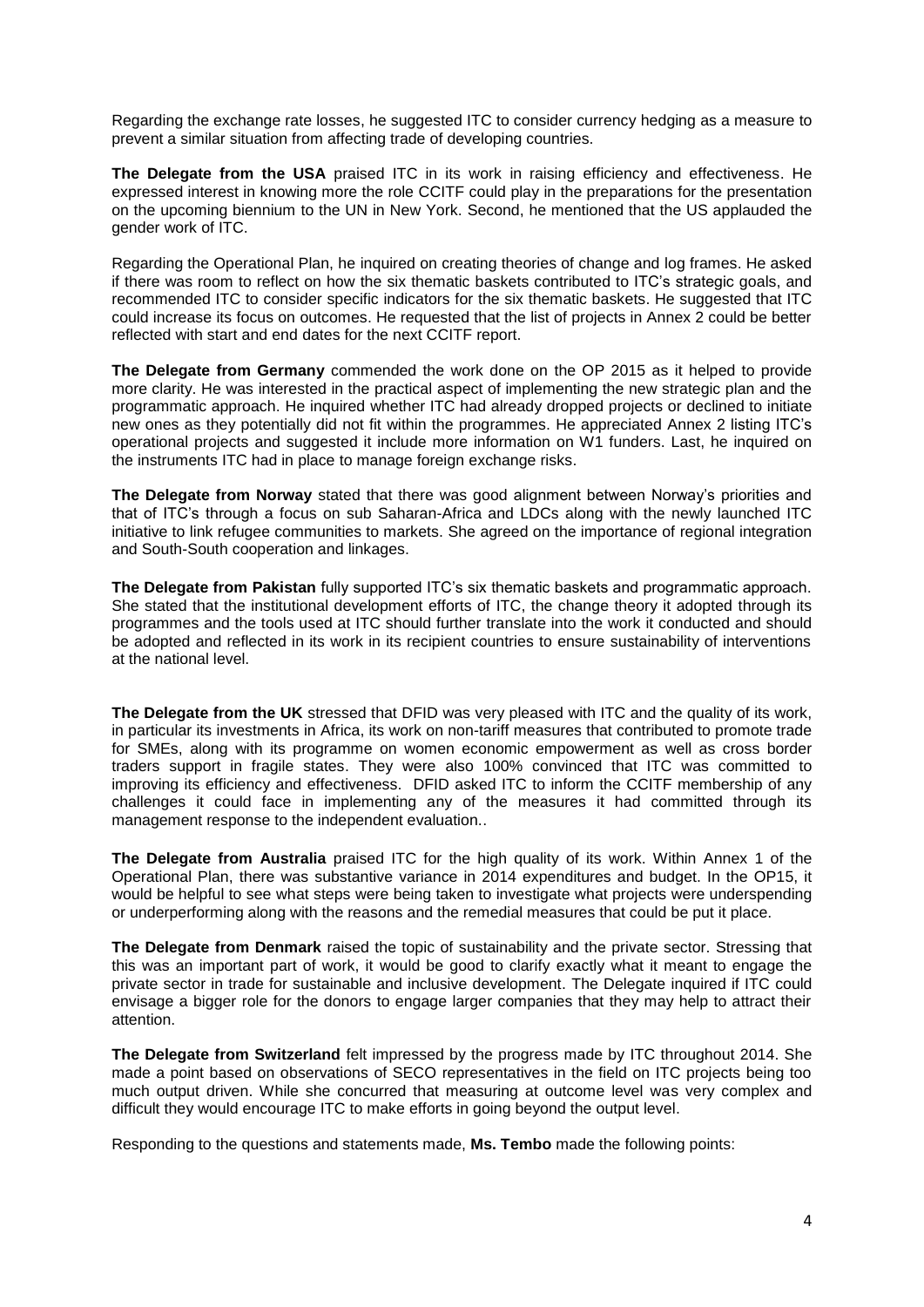Concurring with the Delegate from India and Pakistan, she stressed sustainability as an important marker for development assistance provided by ITC and others. It was correct that ITC's beneficiary countries were challenged by limited available resources, and therefore ITC's efforts were for channelling the resources and help building the required capacities in partnership with national counterparts. Key element of sustainability came from national ownership. She emphasized that sustainability had to be the result of collective efforts by countries themselves, their national institutions and ITC.

Ms. Tembo agreed with the Delegates on the need for ITC to link its work to regional integration processes. Supporting regional economic integration was one of ITC's thematic priority focus area.. This was one area ITC was growing its engagement and scope of work, particularly with regional entities.

South-South trade was also very much linked to regional integration and Ms. Tembo welcomed the comments from the Delegate from the UK and its contribution through ITC's SITA project. There was value to replicate a similar approach to trade and investment promotion in other regions as well.

On the programmatic approach, adoption of theories of change and the development of programmatic log frames, Ms. Tembo stressed that it was work in progress for ITC. As a response to the Delegate from the USA, she mentioned that ITC would reach out and engage the delegates on this work as it also fit with the preparations to be made for ITC's presentation to New York on the 2016-17 budget and programme of work.

Ms. Tembo indicated that various comments made on the CCITF report were taken on board; i.e comments made requesting the presentation of start and end dates of ITC's on-going projects, sharing ITC's evaluation plan for 2015, measures to undertake to improve ITC's visibility, and that the request of Australia would be addressed within the context of the new projects portal.

**Ms. González** added the following points:

First, Ms. González explained that ITC management was aware that W1 financing and its visibility were indeed important points for the Delegates, and she assured that ITC management were trying to be responsive to this need. For instance, the booklet on ITC's impact stories was recently published, where each and every W1 contributor to these projects were named individually, enabling donors to attribute the impact stories to their own contributions. Sharing these stories would help delegates and ITC's funders' constituencies to visualize better the outcomes of their contributions provided through W1 financing for ITC.

Second, Ms. González addressed the question on whether ITC responded to every request it received. She stated that ITC's interventions were chosen based on added value. For instance, in the field of technology mapping, as mentioned by the Delegate from India, she did not believe ITC had more to offer than what UNCTAD did. However, once the necessary technologies would have been identified then ITC could help with their application. ITC constantly arbitrated on where it could add value and where it would not. For example, in publications ITC did not do pure research in addition to what others already produced, such as WTO, UNCTAD, ICTSD. However, ITC did have value to add in applying this research with a private sector lens. Another example where the organization often rejected requests was in the area of competition.

In response to a question, Ms. González elaborated ITC's contribution to the International Conference on Financing Development in Addis Ababa in July 2015. ITC would raise three main principles at the conference:

- ODA was necessary but the emphasis should not only be on how much but also on how effective it was used through focusing on results and in better leveraging other resources.
- Private sector contribution to ITC's work was mainly from three channels: first, the private sector as a provider of markets for SMEs. They were the buyers and their largest contribution would come from embedding SME's in their supply chains, assisting them to be compliant with quality standards, and other added benefits. Second, private sector cooperation came in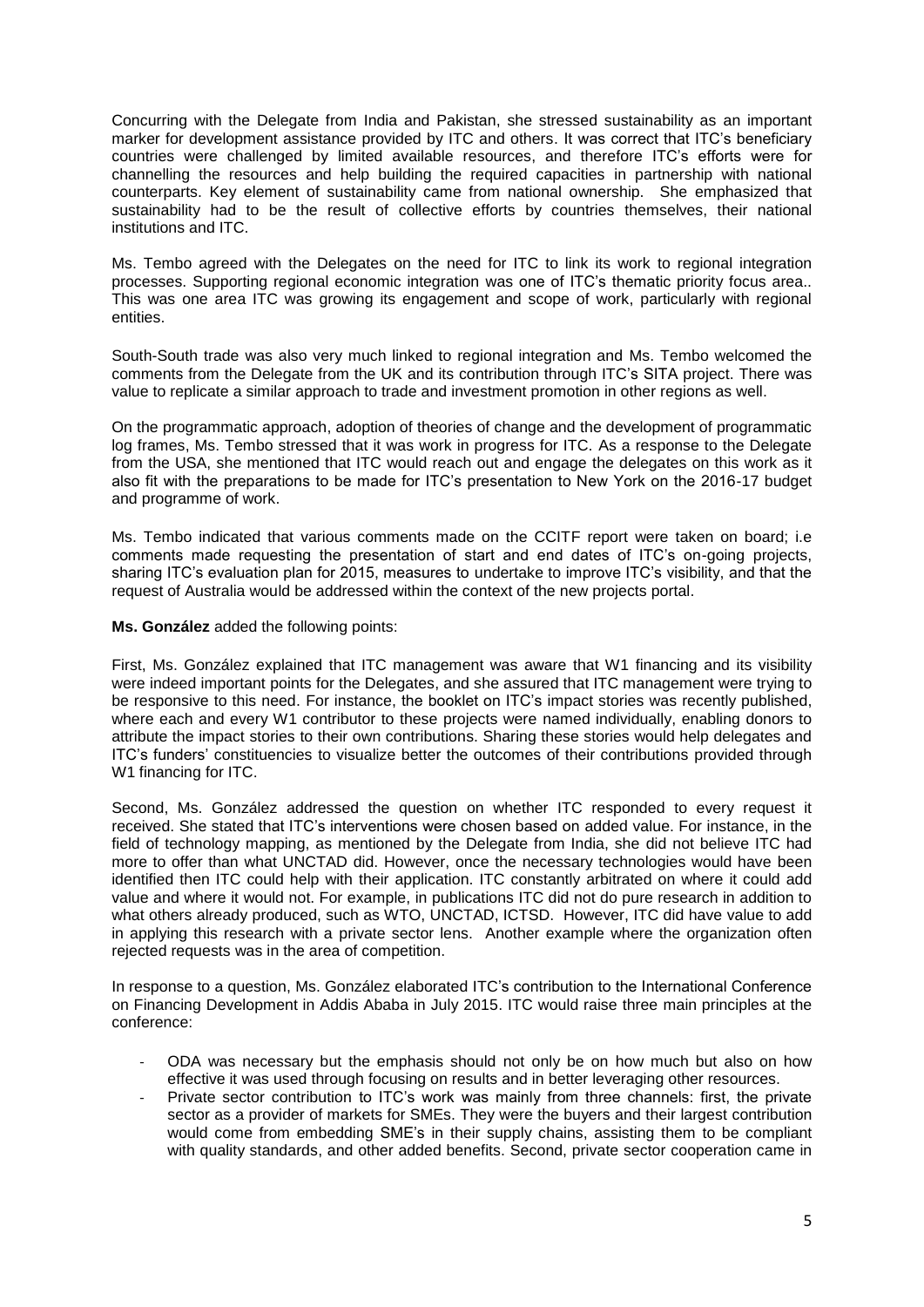the form of provision of technical assistance through ITC projects; and third it was through provision of financing for ITC interventions.

- To caution on what ED referred to as the "orphans", those countries which had graduated from being recipients of TRTA, but were still vulnerable economies.

To sum up, Ms. González stated that ITC would undertake the following as response to the Delegates comments and the discussions held:

- ITC would better explain in its report gaps between budgets and actual spend. It would provide the required explanation as to which part of such discrepancies were due to adjustments and/or unforeseen circumstances;
- ITC would provide further details on what was included in the corporate efficiency expenditures.
- ITC would provide more 'visibility' to Funders in its Annual Report;
- Delegates had demonstrated keen engagement on outcomes/impact reporting. ITC would set up a workshop style meeting to bring them into its deliberations on the logframes for programmes before the summer break.
- ITC would share its evaluation and audit work plan for 2015;
- ITC would add start and end dates of projects within the next CCITF report;
- ITC would provide thorough and combined reporting on Independent Evaluation and OIOS Management Responses for JAG on June 26.

#### **3. Evaluations of ITC - Rob Whitehead**

Mr. Whitehead focused on explaining what the OIOS evaluation set out to do and how it linked to the independent evaluation and to ITC's management response. His presentation was a quick oversight as Delegates would be presented with a more detailed picture in the JAG in June 2015.

Key messages delivered included the following:

- 1. OIOS evaluation went ahead in spite of reservations about duplication;
- 2. OIOS validated ITC Independent Evaluation approach;
- 3. Four substantive recommendations were made, which were coherent with ITC Independent Evaluation;
- 4. One strategic recommendation was on ITC interventions not being data-driven and strategic enough;
- 5. All were accepted by ITC, albeit with caveats.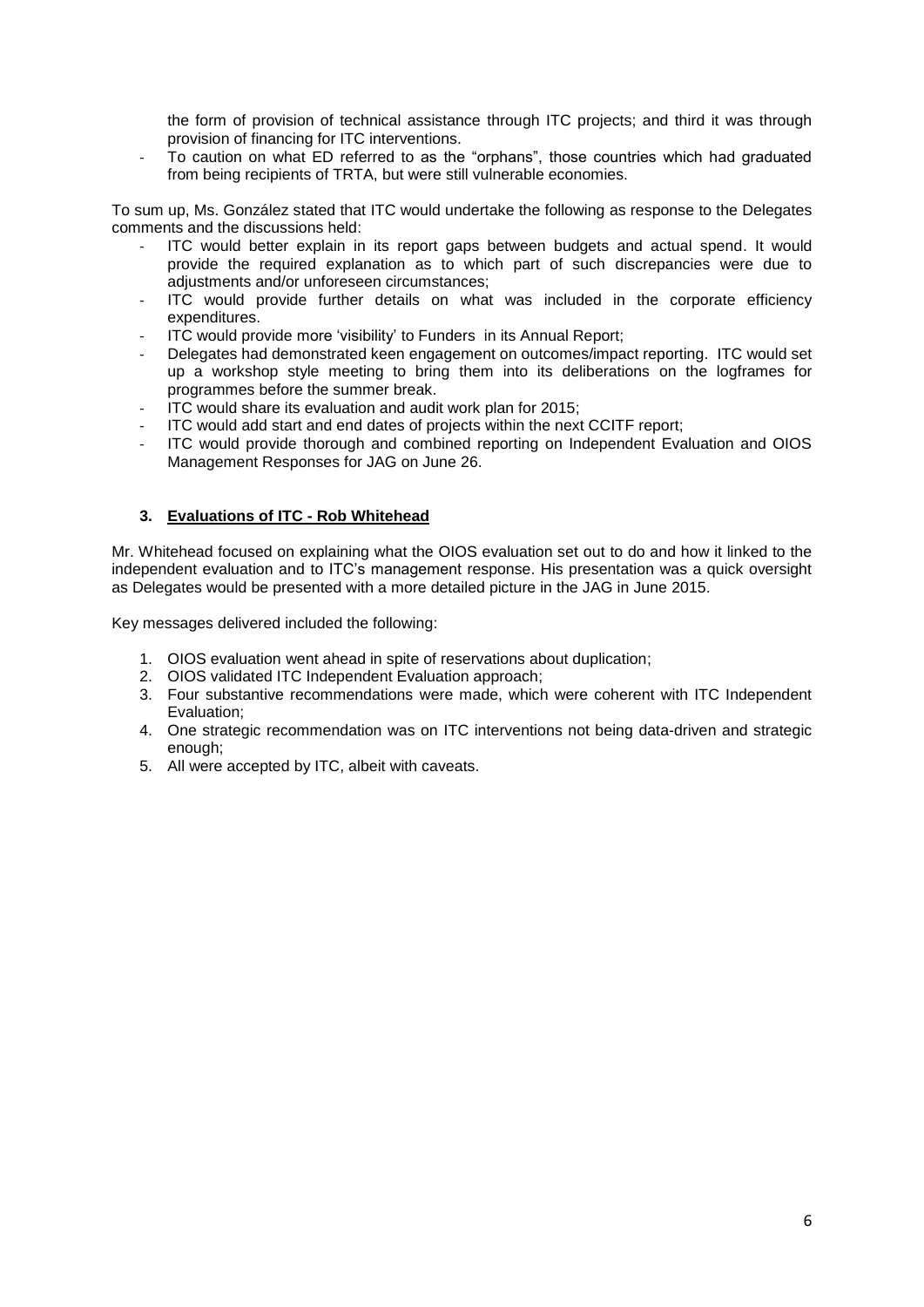|                             |                                          | OIOS Rec 1 Implement response to ITC Evaluation |                                    |                                               |                                     |                                       |                                                      |  |
|-----------------------------|------------------------------------------|-------------------------------------------------|------------------------------------|-----------------------------------------------|-------------------------------------|---------------------------------------|------------------------------------------------------|--|
|                             | Rec 1<br>'Strategic base'                |                                                 | Rec 2<br><b>Protect</b><br>assets' |                                               | Rec 3<br>'Strengthen<br>governance' |                                       | Rec 4<br>'Visibility &<br>engagement'                |  |
| <b>ITC</b>                  | No country<br>PDU<br>programmes          | <b>CRM</b>                                      | <b>PCM</b>                         | Info to JAG and CCITF                         |                                     |                                       | Links to beneficiaries                               |  |
|                             | Longer programmes                        | <b>Staffing</b>                                 |                                    | <b>Better</b><br>Flex with<br>reporting<br>UN |                                     | Raise profile                         |                                                      |  |
| Governors<br>Supporters     | <b>Strategic funding</b>                 | Investment                                      |                                    | Light touch governance<br>changes             |                                     | Use ITC, esp. in larger<br>programmes |                                                      |  |
|                             | OIOS Rec 2<br>Strategic, data-<br>driven |                                                 |                                    |                                               |                                     |                                       |                                                      |  |
|                             | OIOS Rec 3 Tighter protocols and M&E     |                                                 |                                    |                                               |                                     |                                       |                                                      |  |
|                             | XITC                                     |                                                 |                                    | OIOS Rec 4 Clearer results and costs          |                                     | <b>TR</b>                             | OIOS Rec 5<br>Promote x-<br>cutting<br><i>issues</i> |  |
| $\Rightarrow$ $\Rightarrow$ |                                          |                                                 |                                    |                                               |                                     |                                       |                                                      |  |

# OIOS and ITC Independent Evaluation mapping

# **Comments from Members and Discussion**

**The Delegate from Nigeria** asked what ITC's response was on OIOS evaluation recommendation that ITC was not data-driven.

**The Delegate from India** wanted to understand if sustainability formed a barrier in further enhancing trade.

**The Delegate from Pakistan** wished to hear more about ITC's emission reduction strategies

**The Delegate of Norway** recognised that ITC was a small institution and that this could curtail its response to the recommendations made. However, she shared her concerns about some of the statements of impact as this had been an ongoing discussion since 2006. If OIOS was unable to verify that ITC was indeed planning to enhance impact evaluation capacity, that was worrying.

On a positive note, Norway had a strong focus on gender equality and was therefore very pleased to see that the organisation was working on achieving gender parity at the institutional level.

**In response to the Delegate from Nigeria** Mr. Whitehead explained that ITC had certain caveats to the OIOS evaluation: ITC had priority countries, it had set out the programmatic approach, it had spent time identifying needs from its beneficiary countries, it had specific analyses (for national export strategy, NTM's, surveys etc.) and it worked with funders, and focused on country needs. ITC balanced three things: funders' wishes, beneficiary countries' needs, and its strategic objectives

**In response to India and Pakistan** Ms. González explained that the emission strategy was not a project, but it was about ITC being responsible and practising what it preached. This was the organization's own contribution to making the world greener. In addition to this, ITC had one project devoted to sustainability throughout ITC.

**In response to the Delegate from Norway** Mr. Whitehead shared her concerns. The foundational work had started in with the PDU (programme development unit) and ITC was continuing to improve.